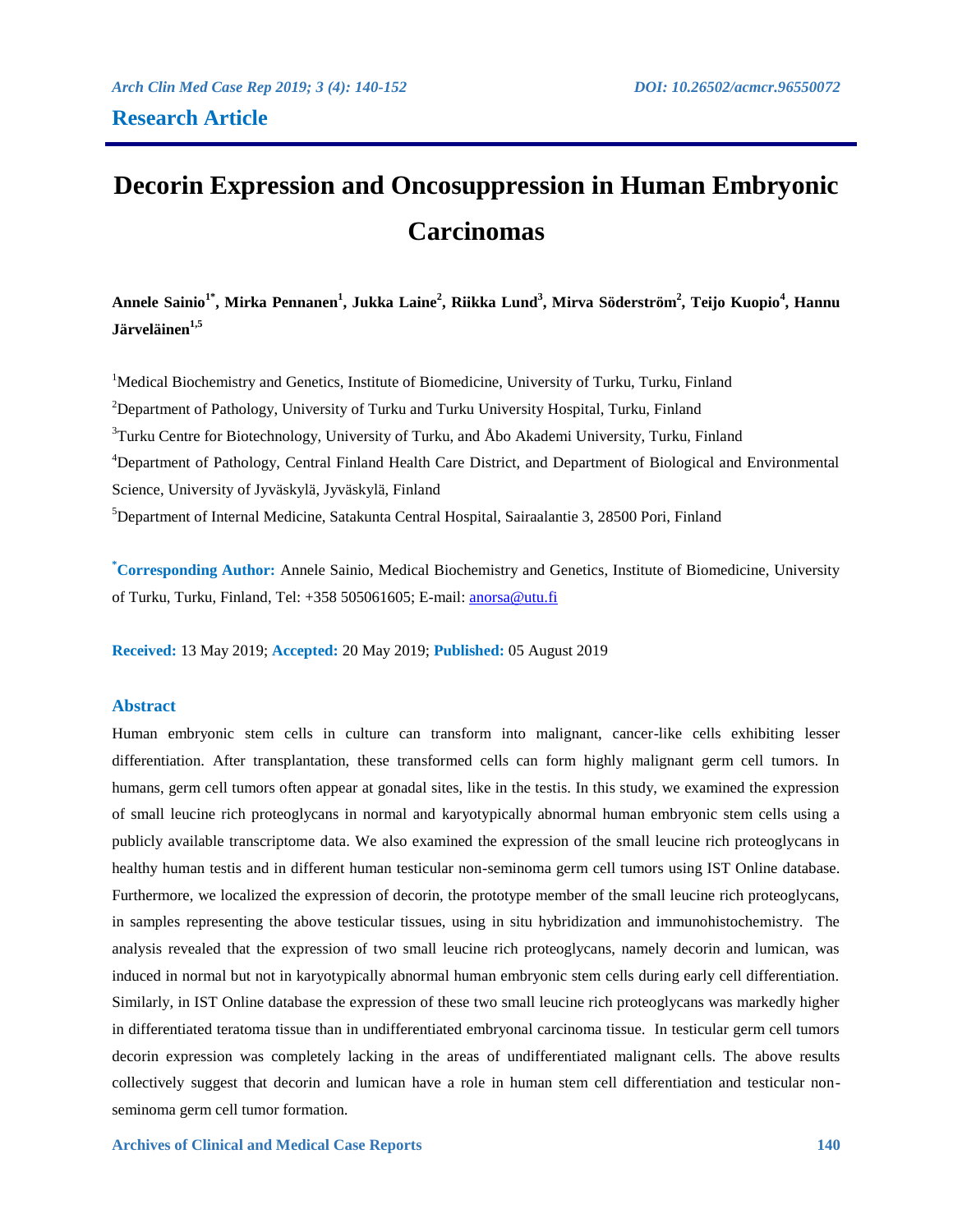PGs; SMC-Smooth muscle cell; SSEA-Stage-spesific embryonic antigen

**Keywords:** Extracellular matrix; Proteoglycan; Stem cell; Teratoma; Embryonal carcinoma; In situ hybridization **Abbreviations:** DCN-Decorin; EBs-Embryonic bodies; GAG-glycosaminoglycan; GCTs-Germ cell tumors; hESCs-Human embryonic stem cells; IHC-Immunohistochemistry; ISH-In situ hybridization; LC-Leydig cell; MC-Myoid cell; POUSF1-POU domain class 5 transcription factor 1; PG(s)-Proteoglycan(s); SLRPs-Small leucine-rich

## **1. Introduction**

Human embryonic stem cells (hESCs) possess unique properties, including the maintenance of pluripotency and the capability to be propagated indefinitely under certain *in vitro* conditions [1, 2]. However, during culturing these cells can accumulate genomic alterations and epigenomic changes that cause them to develop towards cancer-like cell types [3, 4]. After transplantation, these transformed cells can form highly malignant germ cell tumors (GCTs) [5, 6]. In humans, GCTs often appear at gonadal sites, e.g. in the testis [7], and testicular GCTs represent the most common cancer in young men [8]. Although originating from the same cellular precursor, GTCs can be divided into seminomas and non-seminomas which are categorized as distinct entities [9]. Cells of non-seminomas exhibit features of pluri- to totipotency, and are thus regarded as malignant embryonic stem cells, while seminoma forming cells have more limited potency to differentiate [10]. Very little is known about the microenvironment of nonseminoma GCTs and the role of different stromal factors in the initiation and progression of germ cell tumorigenesis [11, 12]. Extracellular proteoglycans (PGs) are key molecules in mediating signals from the ECM into the cells [13, 14, 15]. From these, the prototype of the small leucine-rich PGs (SLRPs), decorin, has gained the most interest in the regulation of cell differentiation and tumorigenesis [16-23].

Decorin is composed of about a 42 kDa core glycoprotein with one glycosaminoglycan (GAG) side chain of either dermatan sulfate or chondroitin sulfate. Its expression was shown to be induced in normal hESCs during their early differentiation into embryonic bodies (EBs) [18, 24]. On the other hand, decorin expression has been shown to be down-regulated in malignant cells as seen in murine teratocarcinoma cells compared with healthy cells [25]. Also, the intestinal tumor formation was shown to be associated with decorin deficiency in *Dcn* mouse model [26]. In the present study, we first analyzed the expression of the SLRPs in normal and karyotypically abnormal hESCs during early cell differentiation *in vitro*, and in different human testicular non-seminoma GCTs *in vivo*, using publicly available databases. Next, we focused on decorin, the prototype of the SLRPs, and localized its expression in healthy human testis and in various human testicular GCTs.

### **2. Materials and Methods**

## **2.1 Data analysis of SLRP gene expression in normal and karyotypically abnormal hESCs**

**Archives of Clinical and Medical Case Reports 141** Gene expression pattern of the SLRP family members (Table 1) was analyzed in normal and culture-adapted hESCs with abnormal karyotype using the publicly available transcriptome data by Enver et al. [3]. This dataset profiles gene expression of normal (early passage) and culture-adapted (late passage) sublines of a single hESC line, reflecting the progressive adaptation of the cells caused by spontaneous differentiation in response to in vitro culture conditions. Cells were sorted for SSEA, a globoseries glycolipid antigen. Specifically, SSEA+ cells represented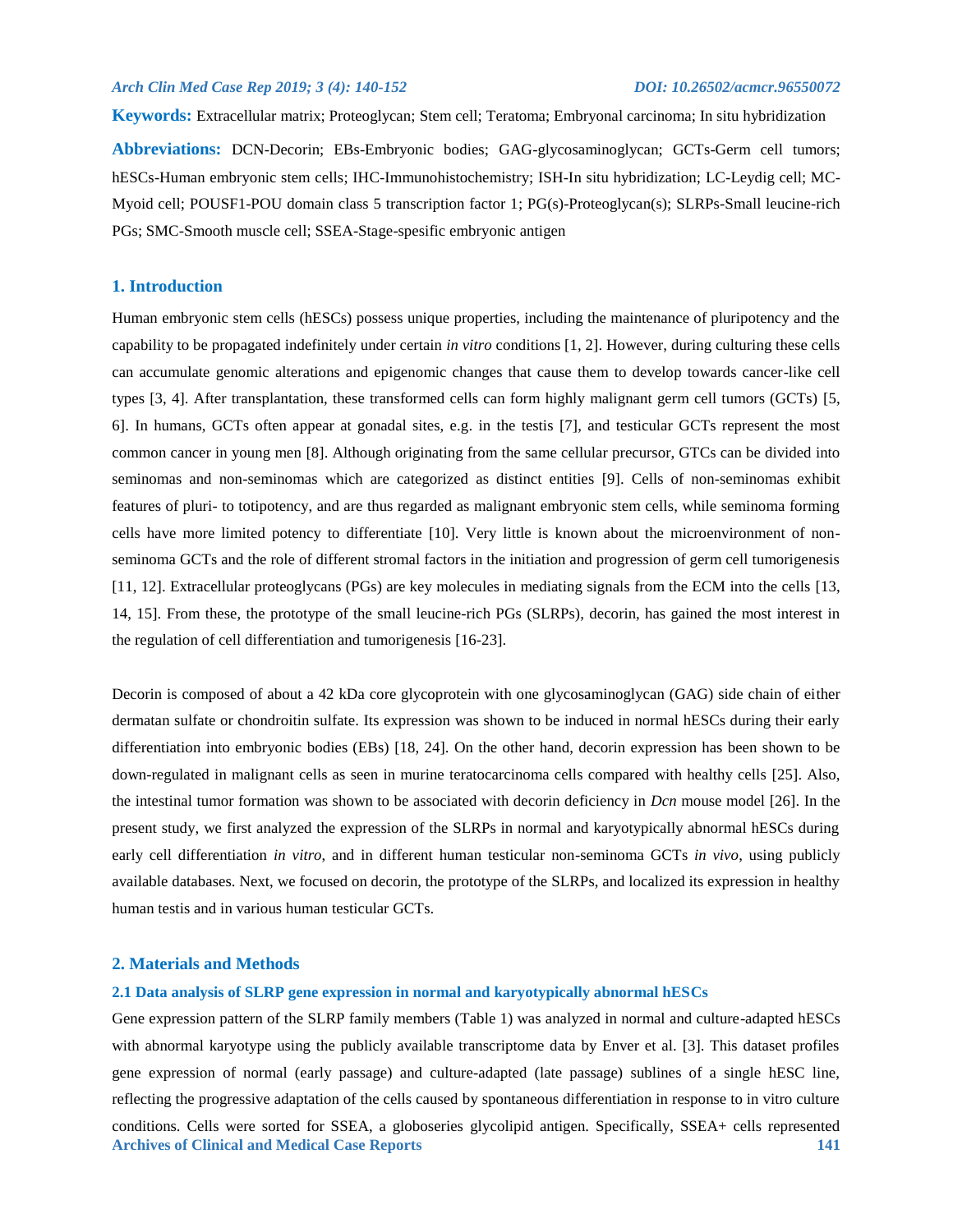pluripotent stem cells, and SSEA- cells have already exited this compartment, but retain multilineage differentiation potential. The expression of POU5F1 (POU domain class 5 transcription factor 1) was used as an indicator of cellular differentiation.

| <b>Class I</b>   | <b>Class II</b>   | <b>Class III</b> | <b>Class IV</b> | <b>Class V</b>        |
|------------------|-------------------|------------------|-----------------|-----------------------|
|                  | Fibromodulin,     |                  | Chondroadherin, |                       |
| Decorin, DCN     | <b>FMOD</b>       | Epiphycan, EPYC  | <b>CHAD</b>     | Podocan, PODN         |
|                  |                   |                  |                 | Podocan-like protein, |
| Biglycan, BGN    | Lumican, LUM      | Optican, OPTC    | Nyctalopin, NYX | PODNL1                |
|                  |                   | Osteoglycin,     |                 |                       |
| Asporin, ASPN    | <b>PRELP</b>      | OGN              | Tsukushi, TSKU  |                       |
| ECM <sub>2</sub> | Keratocan, KERA   |                  |                 |                       |
| <b>ECMX</b>      | Osteoadherin, OMD |                  |                 |                       |

**Table 1:** List of the screened SLRP genes in differentiating hESCs and in IST Online Databank.

## **2.2 IST Online database analysis of SLRP gene expression in healthy testis and different testicular GCTs**

IST Online (http://ist.medisapiens.com/) is the largest integrated and annotated human gene expression data source in the world. In this study, the database was used to compare relative gene expression of the SLRP family members (Table 1) in healthy testis tissue and different testicular non-seminoma GCTs, namely teratoma and embryonal carcinoma.

## **2.3 Human testicular tissue samples**

Human testicular samples included 1 healthy testis tissue and 9 testicular non-seminoma GCTs (6 teratomas, 1 embryonal carcinoma, and 2 mixed GCTs). Teratomas included 1 benign mature teratoma, and 5 malignant teratomas. Healthy testis tissue was derived from orchiectomy of both testes due to prostate cancer. All samples were obtained from the archives of Turku University Hospital, Department of Pathology and Forensic Medicine, Turku, Finland. This study followed the Declaration of Helsinki, and sample collection and study protocol were approved by the National Supervisory Authority for Welfare and Health (Dnr\_7324/05.01.00.06/2011). The samples were fixed at 10% neutral-buffered formalin, embedded in paraffin and cut into 5 µm consecutive sections. Sections were used for hematoxylin and eosin (HE) staining, immunohistochemistry (IHC), and in situ hybridization (ISH).

## **2.4 Immunohistochemistry**

Three different ready-to-use mouse monoclonal antibodies from Ventana Medical Systems/Roche Diagnostics were used: CD30 (Ber-2), CkPan (AE1/AE3/PCK26), and PLAP (NB10) with BenchMark XT immunostainer and ultraVIEW Universal DAB Detection Kit (Ventana/Roche, Tucson, Arizona, USA). The IHC analyses for decorin were performed with a rabbit polyclonal antibody (H-80, Santa Cruz Inc., Santa Cruz, CA, dilution 1:400) as previously described. IHC analyses were performed in the Department of Pathology, and Medical Biochemistry and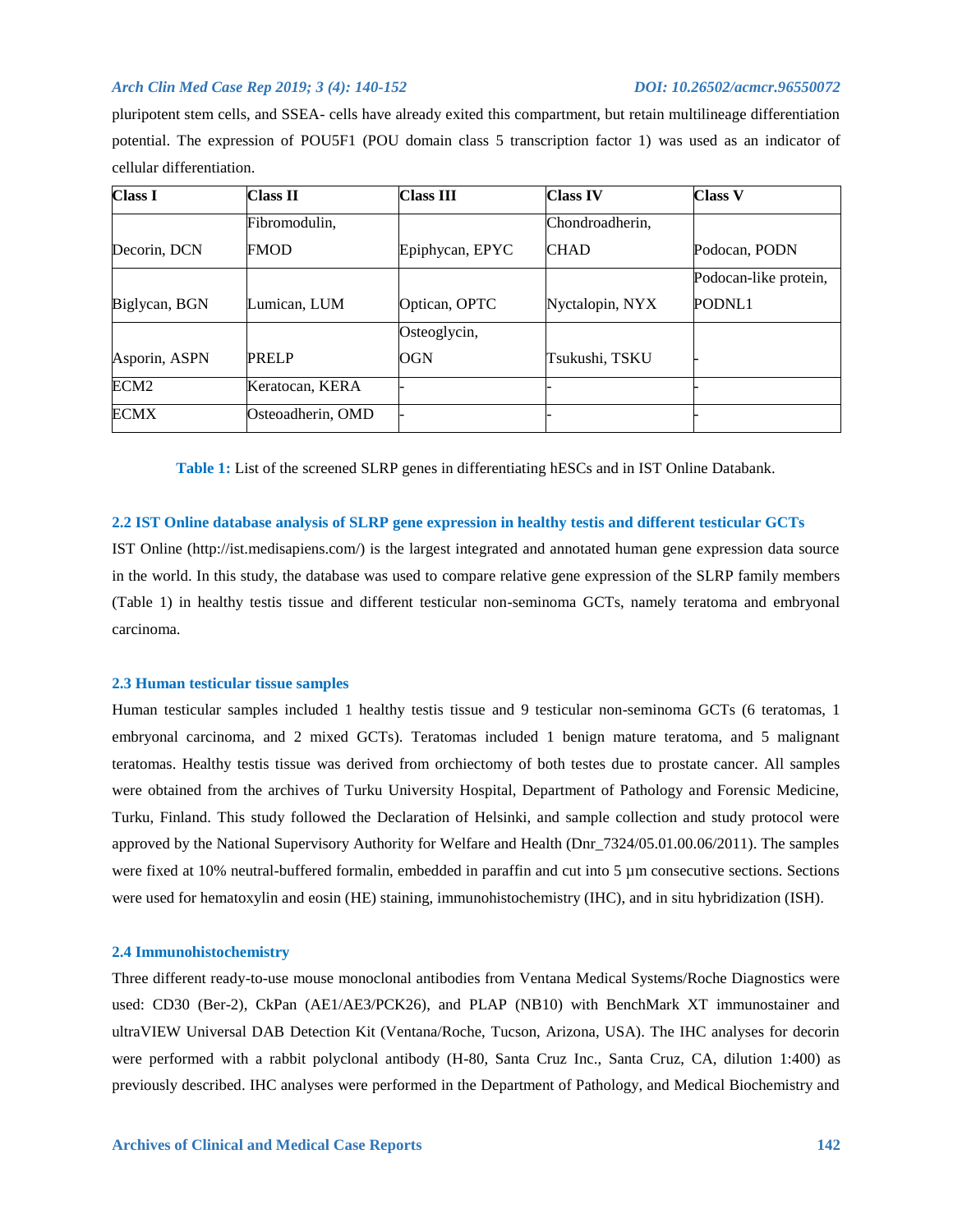Genetics. All tissue sections were scanned with Pannoramic Digital Slide scanner (The Pannoramic 250 Flash, 3DHISTECH Ltd., Hungary). Digital images were viewed with Pannoramic Viewer (3DHISTECH).

## **2.5 In situ hybridization for decorin**

ISH for decorin was performed on all tissue samples by probing the samples with human decorin antisense and sense single-stranded RNA riboprobes as previously described in detail. ISH analyses were performed in the Department Medical Biochemistry and Genetics. Similarly to the IHC images, the Pannoramic Digital Slide scanner (3DHISTECH) and Pannoramic Viewer (3DHISTECH) were used to view the images.

## **3. Results**

### **3.1 Expression of SLRPs in normal and karyotypically abnormal hESCs during early cell differentiation**

Gene expression pattern of the SLRPs in normal hESCs, compared with culture-adapted hESCs with karyotypic abnormalities, during early cell differentiation was analyzed using the publicly available transcriptome data by Enver et al. [3]. The analysis revealed that in normal hESCs, the expression of two SLRPs, namely decorin (Figure 1) and lumican (data not shown), was markedly increased during cell differentiation into EBs. In contrast, in abnormal hESCs, no similar increase in either decorin or lumican expression was detected during the formation of early EBs.



**Figure 1:** The expression of decorin during early differentiation of hESCs. Analysis was performed using the publicly available transcriptome data by Enver et al. [3]. In the figure there are average normalized gene expression levels of decorin (DCN) and pluripotent stem cell marker POU5F1 in karyotypically NORMAL or ABNORMAL undifferentiated hESCc (SSEA3+), in early spontaneously differentiated hESCs (SSEA3-) and in late embryonic body (EB). The measurements are from three biological replicates and capped bars on the top of the columns indicate standard deviations of the results. POUSF1, POU domain class 5 transcription factor 1; SSEA, stagespesific embryonic antigen.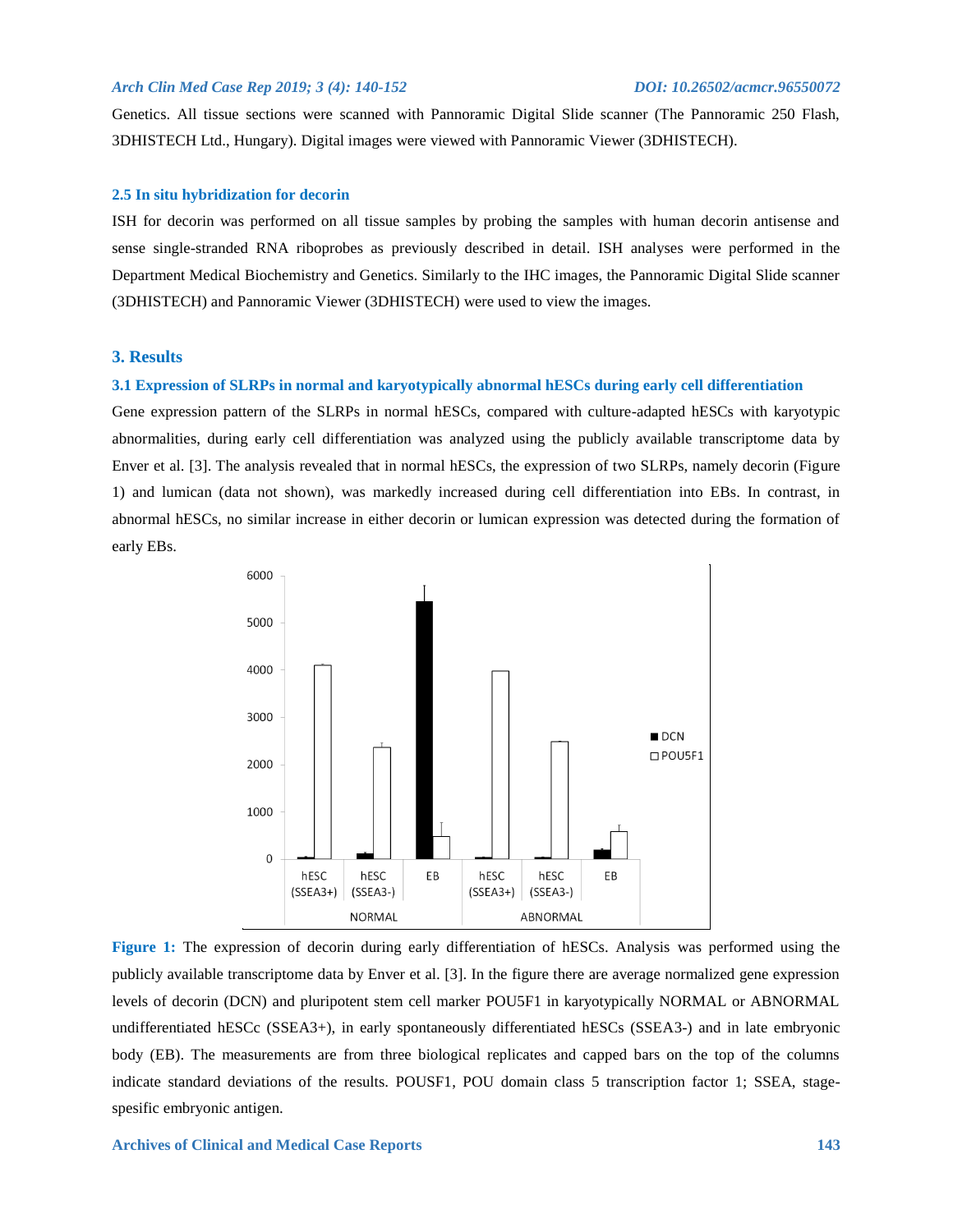## **3.2 Relative gene expression of SLRPs in healthy human testis and in different human testicular nonseminoma GCTs**

Next the relative gene expressions of the SLRPs (See material and methods, Table 1) were analyzed using IST Online databank (http://ist.medisapiens.com/). The analysis revealed that the relative expression of most SLRPs, was higher in teratoma samples than in embryonal carcinoma (data not shown). Representative box plot image of the gene expression of the prototype member of the SLRPs, decorin, is shown in Figure 2. As an exception to other SLRPs, the expression of nyctalopin, opticin and podocan-like protein 1, was on similar level in teratoma tissue compared to embryonal carcinoma (data not shown). Gene expression of decorin in healthy testis is included in Figure 2 to indicate that decorin is expressed also in differentiated human testicular tissue.



**Figure 2:** Relative gene expression of decorin in healthy human testis, teratomas and embryonal carcinomas. Analyses are based on IST Online database. Note that decorin expression is at the highest in teratoma tissue samples. The continuous lines in the box plot images represent the median expression level of decorin in different tissue samples and capped bars in the box blot images indicate standard deviations of the results included in the databank.

## **3.3 Localization of decorin expression in healthy human testis and in different human testicular nonseminoma GCTs**

Decorin localization in different testicular tissues was performed using ISH and IHC. According to ISH for decorin, in healthy adult human testis, decorin mRNA expression was detected in spindle-like peritubular myoid cells surrounding seminiferous tubules, and in Leydig cells residing in the interstitium between the tubules (Figure 3). Also, individual smooth muscle cells in the vascular wall of small arteries were positive for decorin mRNA expression. In contrast, germ cells as well as Sertoli cells inside the tubules were negative for decorin mRNA. This was also true for vascular endothelial cells within the testis. The results of the IHC analysis for decorin were similar to those of ISH mentioned above. In healthy testis, positive decorin immunoreactivity was detected in peritubular myoid cells, Leydig cells and the wall of small arteries, while germ cells and Sertoli cells were negative for decorin (Figure 3 C-D).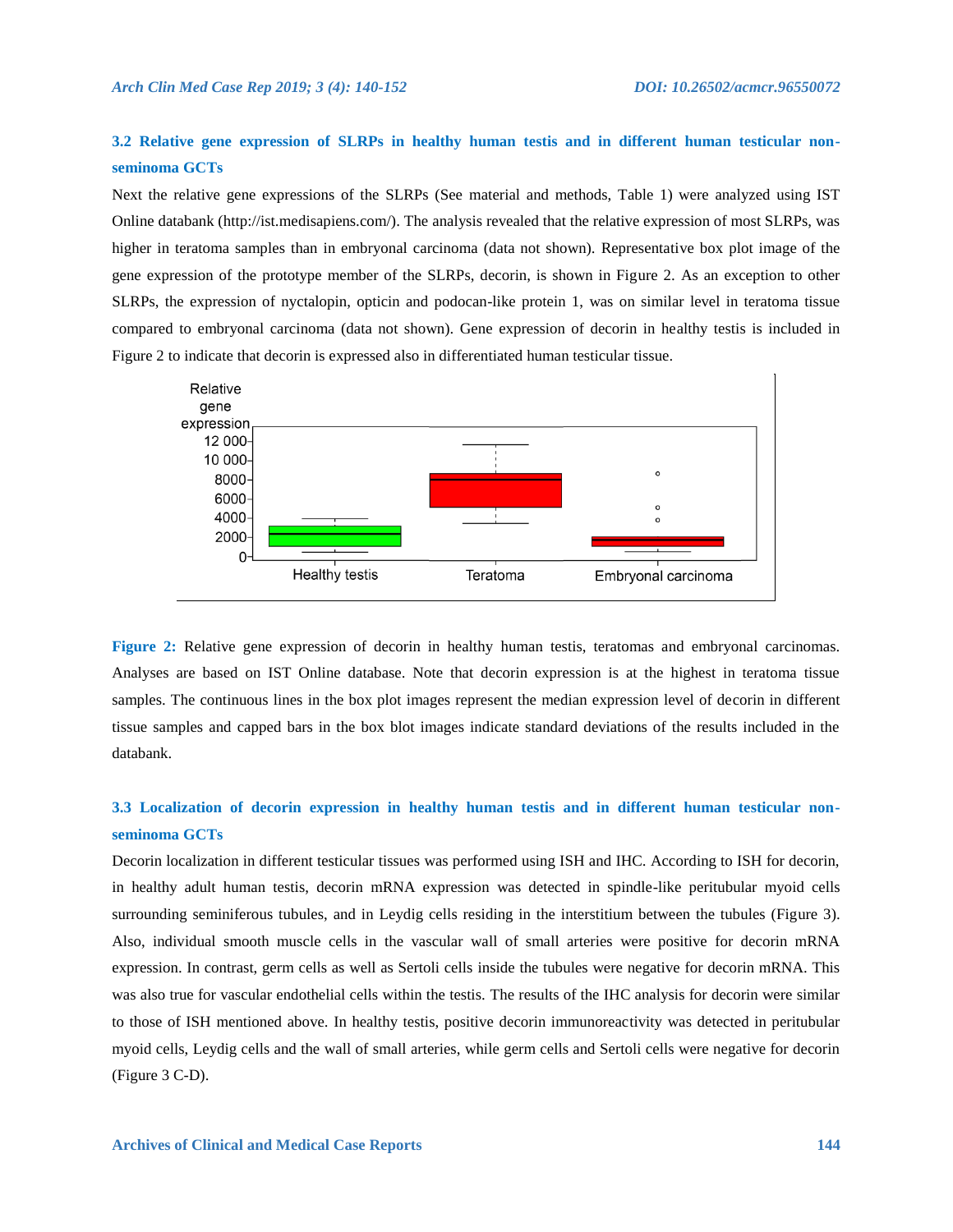

**Figure 3:** A representative tissue sample of a healthy adult human testis. (A) HE staining of testis and epididymis. Images B-D are magnified views from the marked testis area in image A; (B) HE staining; (C) ISH for decorin; (D) IHC for decorin. Positive DIG-reaction in ISH can be seen in purple and positive immunoreactivity in brown. Arrows point to decorin positive peritubular myoid cell (MC), Leydig cell (LC) residing in the interstitium between the tubules, and smooth muscle cell (SMC) in the vascular wall of a small artery. Scale bar in image A=2 mm, and in B-D=200 µm.

ISH further revealed that in the tissue sample representing mature differentiated teratoma, decorin mRNA was widely detected in stromal cells inside the teratoma tissue (Figure 4). However, epithelial cells, fat and glial tissues as well as endothelial cells were negative for decorin mRNA. Regarding the IHC, positive immunoreactivity for decorin was seen widely within the tumor area (Figure 4D).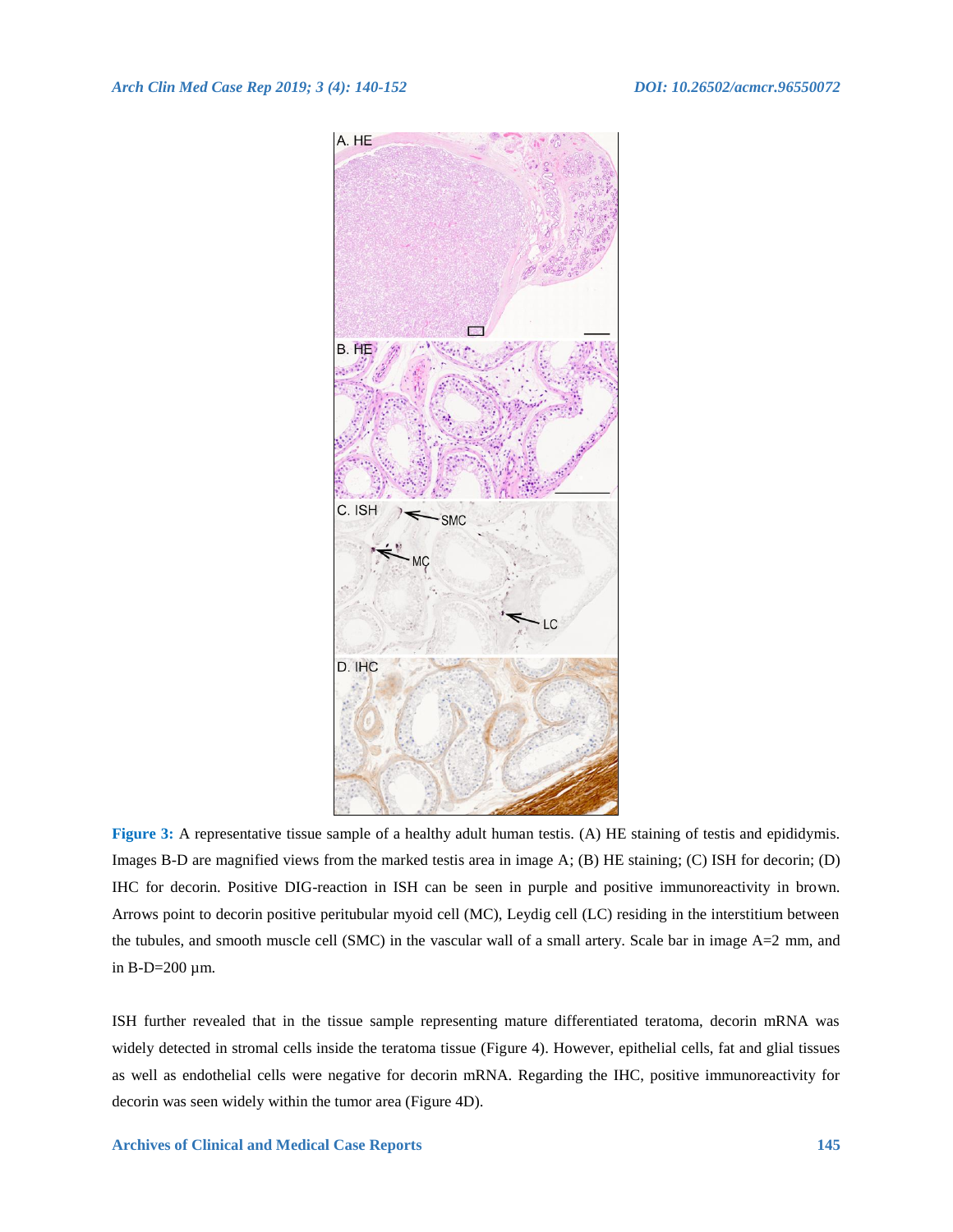

**Figure 4:** Representative tissue sample of a benign embryonal testicular teratoma. (A) HE staining. Images B-D are magnified views from the marked area in image A; (B) HE staining; (C) ISH for decorin; (D) IHC for decorin. Positive DIG-reaction in ISH can be seen in purple and positive immunoreactivity in brown, respectively. Arrows in image C indicate decorin expressing stromal cells. Arrows in image D point to decorin negative epithelial layer. Note that decorin expression and immunoreactivity are widely detected in the teratoma sample. Scale bar in A=2 mm and  $B-D=200 \mu m$ .



**Figure 5:** Representative tissue sample of a malignant testicular teratoma. (A) HE staining. Images B-E are magnified views from the marked area in image A., and they show examples of benign (B-C) and malignant areas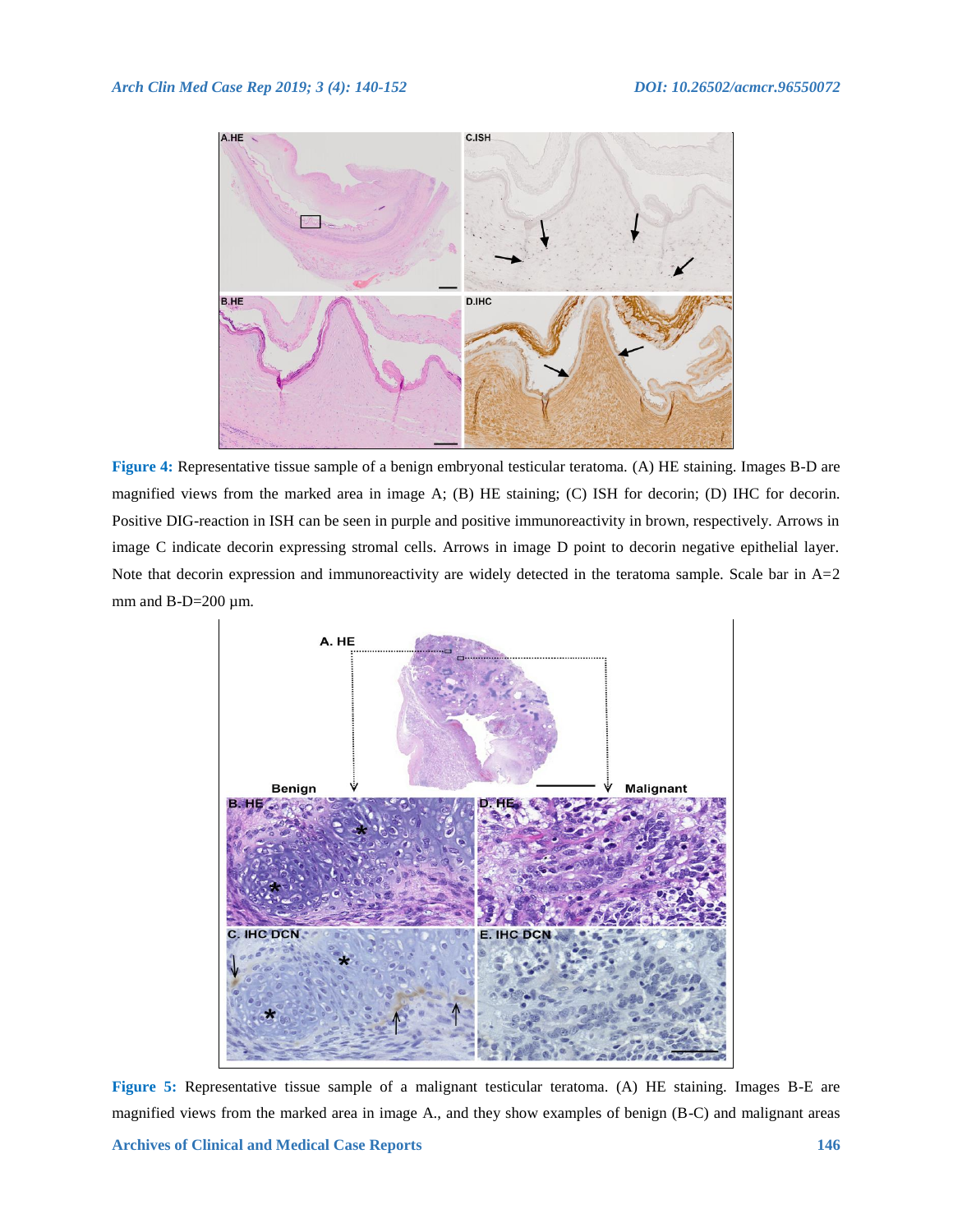(D-E) inside the tumor tissue. (B) and (D) are HE staining; (C) and (E) are IHC for decorin. Positive immunoreactivity can be seen in brown. Note that decorin immunoreactivity is detected only in specific areas of differentiated, benign tumor, in this case surrounding the cartilage tissue. Undifferentiated teratoma tissue does not express decorin. Asterisks in images B-C indicate differentiated cartilage tissue, and arrows in image C point out individual decorin expressing benign cells surrounding the cartilage. Scale bar in image  $A=5$  mm, in  $B-E=50$  µm.

In malignant teratomas, decorin mRNA was present only in specific areas of benign tumor, e.g. in the surrounding islands of differentiated cartilage tissue (Figure 5B-C). Decorin expression was not detected in the areas of undifferentiated malignant tumor tissue exhibiting blastic and mitotic cellular phenotypes, with necrosis (Figure 5D-E). Similarly, decorin immunoreactivity was detected only in areas of differentiated benign tumor, e.g. cartilage tissue, whereas undifferentiated teratoma tissue did not express decorin (Figure 5C and E).

Similarly, in tissue samples representing embryonal carcinoma (Figure 6) and mixed GCT (data not shown) decorin mRNA was completely lacking in the malignant tissue areas. Identical to the ISH, malignant cells were devoid of decorin immunoreactivity in both embryonal carcinoma (Figure 6F) and mixed GCTs (data not shown).



**Archives of Clinical and Medical Case Reports 147 Figure 6:** Representative tissue sample of a malignant testicular embryonal carcinoma. (A) HE staining; (B) IHC for PLAP; (C) IHC for CD 30; (D) IHC for CkPan; (E) ISH for decorin; (F) IHC for decorin. Positive DIG-reaction in ISH can be seen in purple and positive immunoreactivity in brown, respectively. Arrows in images E and F point to the border of the carcinoma tissue and asterisks mark the area of the carcinoma. Note that malignant cells are totally negative for decorin expression. Scale bar in A 2 mm and B-F=200 µm.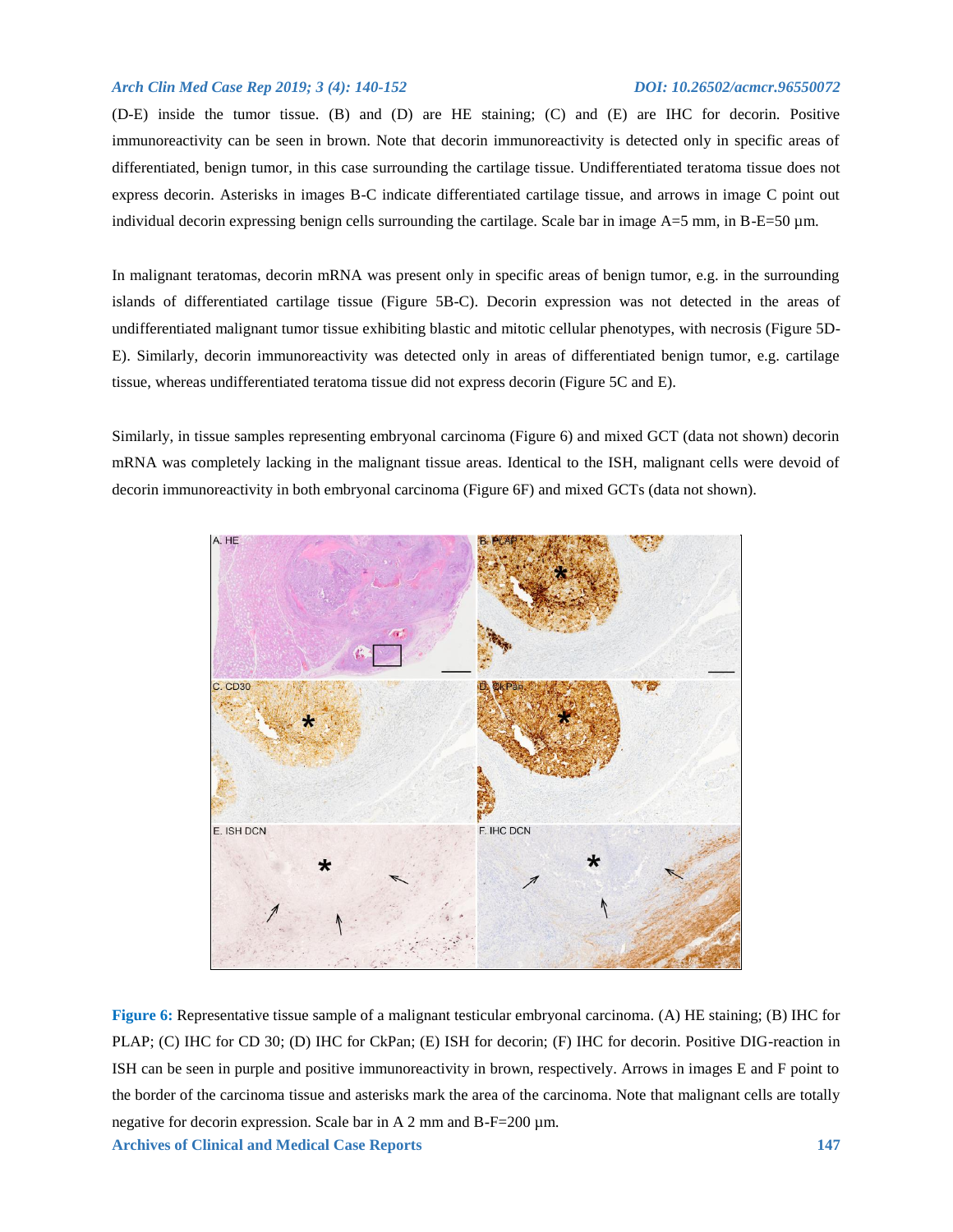## **4. Discussion**

Our data analysis revealed that the expression of decorin and lumican was associated with the differentiation of normal hESCs, i.e., the expression level of these two SLRPs increased significantly during the development of late EBs. No similar increase in their expression was seen during the development of EBs in karyotypically abnormal hESC cultures. Previously, both decorin and lumican have been identified among the gene products expressed in differentiated, normal hESCs [18, 24], but the expression profile of these PGs in karyotypically abnormal hESCs remained unknown. During normal physiological cell differentiation, decorin expression was suggested to be positively involved in various processes including gonad differentiation [27], myogenesis [28, 29], chondrogenic differentiation [30], and intestinal cell maturation [26]. Regarding lumican, its expression was shown to be related to the differentiation of myofibroblasts [31] and fibrocytes [32].

The expression of the SLRPs were analyzed using IST Online database (http://ist.medisapiens.com/) where the relative gene expression of each molecule was compared between differentiated teratoma tissue and undifferentiated carcinoma tissue of testicular origin. The results showed that the relative gene expression of most SLRPs was markedly upregulated in teratoma samples, compared with embryonal carcinomas. Gonadal teratomas such as prepubertal testicular teratomas are considered to be derived from benign, non-transformed germ cells, the so-called primordial germ cells [33]. However, when teratomas develop in the post-pubertal testis they are usually derived from both normal germ cells and carcinoma in situ cells [34]. Nevertheless, pre-pubertal teratomas can be morphologically similar to post-pubertal ones [7]. This emphasizes the importance of identifying different molecular and cellular factors in the pericellular matrix of GCTs. In the present study, we have shown that the expression of specific ECM macromolecules, particularly decorin, is involved in germ cell derived tumorigenesis.

Additionally, we localized decorin mRNA and molecule in different human testicular GCT tissue samples using ISH and IHC, and found that its expression takes place only in the normal connective tissue, and is completely lacking in the areas of malignant cells. Previously, decorin expression in human testis has been located in the dispersed interstitial fibroblastic cells, and in the perivascular cells of small arteries and capillaries, whereas germ cells and Sertoli cells have been shown to be negative for decorin expression [35, 36]. According to the Human Protein Atlas web portal (http://www.proteinatlas.org), decorin immunostaining in healthy testis has also been shown to be expressed in low levels in Leydig cells [37-38]. These results are in accordance with our present study. Interestingly, Leydig cells have been shown to originate from both vascular smooth muscle cells and pericytes [39-40], as well as from testicular myoid cells [41]. In our study, individual cells representing all the aforementioned cell types were found to be decorin positive. Thus, decorin may be involved in the differentiation of Leydig cells.

Because benign teratoma represents a differentiated tumor in comparison to undifferentiated malignant teratomas and embryonal carcinomas, the observed lack of decorin in malignant tumors may in part be involved in the progression of tumorigenesis in human GCTs via multiple actions. Decorin is able, among other functions, to evoke cell cycle arrest, apoptosis, and antiangiogenic programs [22, 42, 43, 44, 45]. Furthermore, in breast carcinoma cells, decorin has been demonstrated to induce mitophagy [46] which is known to play an important role in the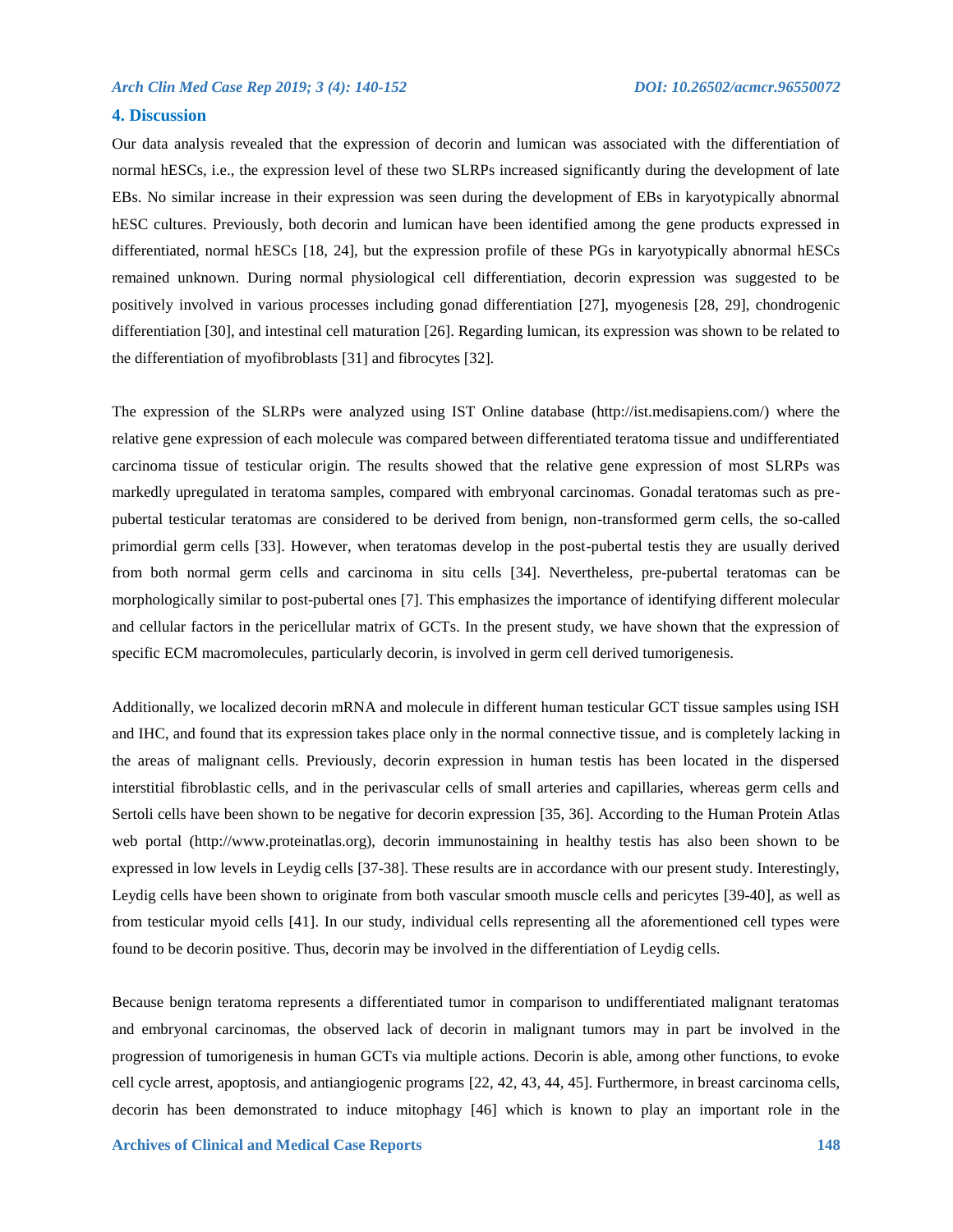maintenance of cellular homeostasis. Defects in mitophagy promote tumorigenesis [47, 48]. We have previously shown that cancer cells of epithelial or mesenchymal origin are not able to express decorin [49, 50, 51]. To the best of the authors' knowledge, decorin expression has not been explored before in human GCTs.

In summary, the SLRPs are differentially expressed in hESCs during their early differentiation in vitro, and in various testicular GCTs ex vivo. In particular, decorin expression is induced in normal, but not in karyotypically abnormal hESCs during their differentiation in culture. In testicular non-seminoma GCTs, decorin expression is completely lacking in the areas of malignant cells. Our results suggest that the SLRPs, especially decorin, play a role in the differentiation process of embryonal cells, and in the development of testicular GCTs in human.

## **Funding**

This work was supported by the Research Funds of Turku University and University Hospital, Satakunta Central Hospital and Cancer Foundation of Southwestern Finland.

## **Acknowledgements**

The excellent technical assistance of Jaakko Liippo and Sinikka Collanus is highly appreciated.

## **Conflict of Interest**

The author(s) declared no potential conflicts of interest with respect to the research, authorship, and/or publication of this article.

## **References**

- 1. Reubinoff BE, Pera MF, Fong CY, et al. Embryonic stem cell lines from human blastocysts: somatic differentiation in vitro. Nature biotechnology 18 (2000): 399-404.
- 2. Mitalipova MM, Rao RR, Hoyer DM, et al. Preserving the genetic integrity of human embryonic stem cells. Nature biotechnology 23 (2005): 19-20.
- 3. Enver T, Soneji S, Joshi C, et al. Cellular differentiation hierarchies in normal and culture-adapted human embryonic stem cells. Human molecular genetics 14 (2005): 3129-3140.
- 4. Lund RJ, Närvä E and Lahesmaa R. Genetic and epigenetic stability of human pluripotent stem cells. Nature reviews. Genetics 13 (2012): 732-744.
- 5. Blum B and Benvenisty N. The tumorigenicity of human embryonic stem cells. Advances in Cancer Research 100 (2008): 133-158.
- 6. Ben-david U and Benvenisty N. The tumorigenicity of human embryonic and induced pluripotent stem cells. Nature reviews. Cancer 11 (2011): 268-277.
- 7. Ulbright TM. Germ cell tumors of the gonads: a selective review emphasizing problems in differential diagnosis, newly appreciated, and controversial issues. Modern pathology : an official journal of the United States and Canadian Academy of Pathology, Inc 12 (2005): 61-79.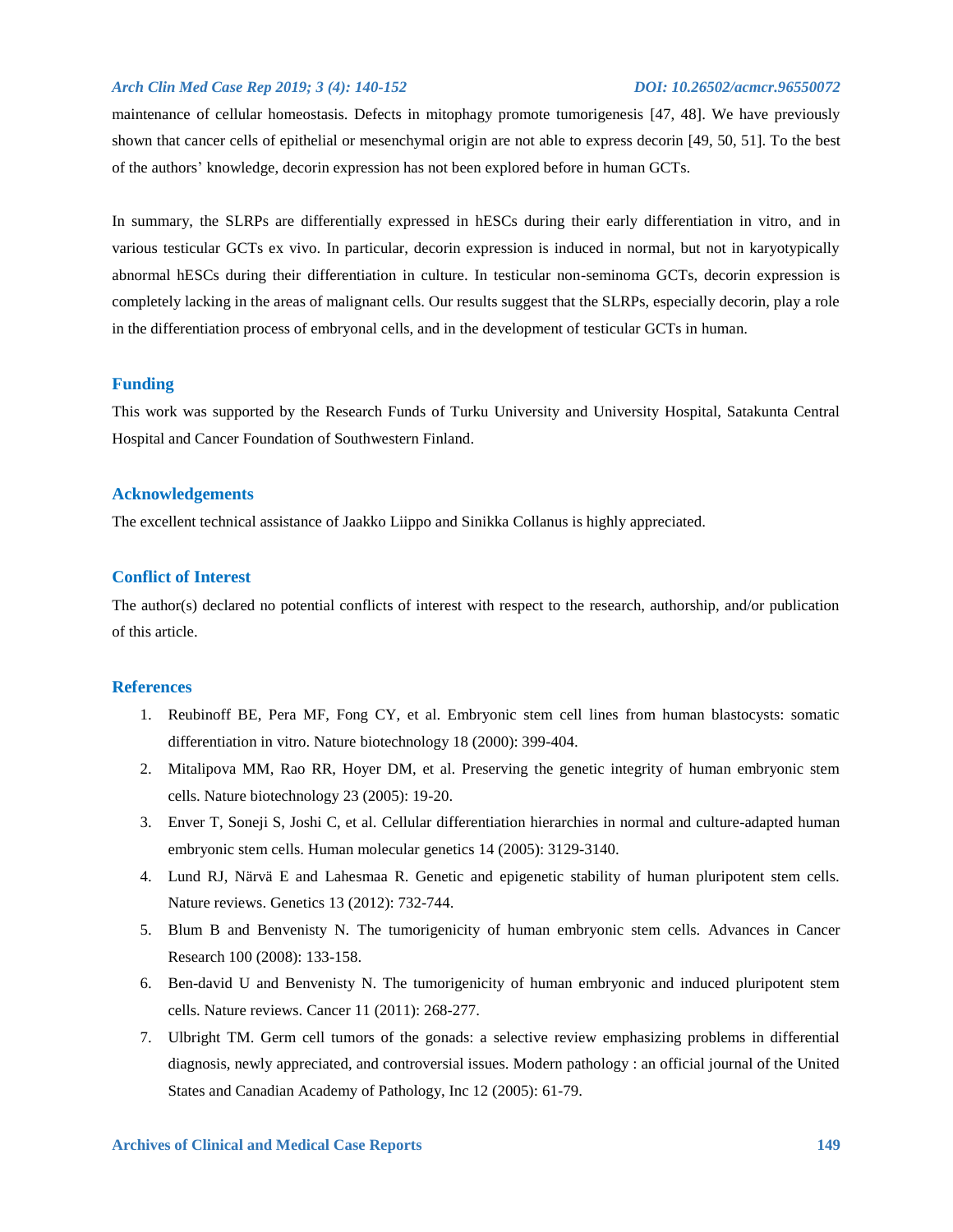- 8. Litchfield K, Summersgill B, Yost S, et al. Whole-exome sequencing reveals the mutational spectrum of testicular germ cell tumours. Nature communications 6 (2015): 5973.
- 9. Oosterhuis JW and Looijenga LH. Testicular germ-cell tumours in a broader perspective. Nature reviews. Cancer 5 (2005): 210-222.
- 10. Nettersheim D and Schorle H. The plasticity of germ cell cancers and its dependence on the cellular microenvironment. Journal of Cellular and Molecular Medicine 21 (2017): 1463-1467.
- 11. Diez-torre A, Silvan U, De wever O, et al. Germinal tumor invasion and the role of the testicular stroma. The International journal of developmental biology 48 (2004): 545-557.
- 12. Diez-torre A, Silvan U, Diaz-nunez M, et al. The role of microenvironment in testicular germ cell tumors. Cancer biology and therapy 10 (2010): 529-536.
- 13. Iozzo RV. Matrix proteoglycans: from molecular design to cellular function. Annual Review of Biochemistry 67 (1998): 609-652.
- 14. Iozzo RV and Schaefer L. Proteoglycan form and function: A comprehensive nomenclature of proteoglycans. Matrix biology: journal of the International Society for Matrix Biology 42 (2015): 11-55.
- 15. Merline R, Schaefer RM and Schaefer L. The matricellular functions of small leucine-rich proteoglycans (SLRPs). Journal of cell communication and signaling 3 (2009): 323-335.
- 16. Chen XD, Fisher LW, Robey PG, et al. The small leucine-rich proteoglycan biglycan modulates BMP-4 induced osteoblast differentiation. FASEB journal: official publication of the Federation of American Societies for Experimental Biology 18 (2004): 948-958.
- 17. Gasimli L, Stansfield HE, Nairn AV, et al. Structural remodeling of proteoglycans upon retinoic acidinduced differentiation of NCCIT cells. Glycoconjugate journal 30 (2013): 497-510.
- 18. Gasimli L, Hickey AM, Yang B, et al. Changes in glycosaminoglycan structure on differentiation of human embryonic stem cells towards mesoderm and endoderm lineages. Biochimica et biophysica acta 1840 (2014): 1993-2003.
- 19. Järvinen TA and Prince S. Decorin: A Growth Factor Antagonist for Tumor Growth Inhibition. BioMed research international (2015): 654765.
- 20. Ma HI, Hueng DY, Shui HA, et al. Intratumoral decorin gene delivery by AAV vector inhibits brain glioblastomas and prolongs survival of animals by inducing cell differentiation. International journal of molecular sciences 15 (2014): 4393-4414.
- 21. Melchior-becker A, Dai G, Ding Z, et al. Deficiency of biglycan causes cardiac fibroblasts to differentiate into a myofibroblast phenotype. The Journal of biological chemistry 286 (2011): 17365-17375.
- 22. Neill T, Schaefer L and Iozzo RV. Oncosuppressive functions of decorin. Molecular and cellular oncology, 2 (2015): 975645.
- 23. Schaefer L, Tredup C, Gubbiotti MA, et al. Proteoglycan neofunctions: regulation of inflammation and autophagy in cancer biology. The FEBS journal 284 (2017): 10-26.
- 24. Yang AX, Mejido J, Luo Y, et al. Development of a focused microarray to assess human embryonic stem cell differentiation. Stem cells and development 14 (2005): 270-284.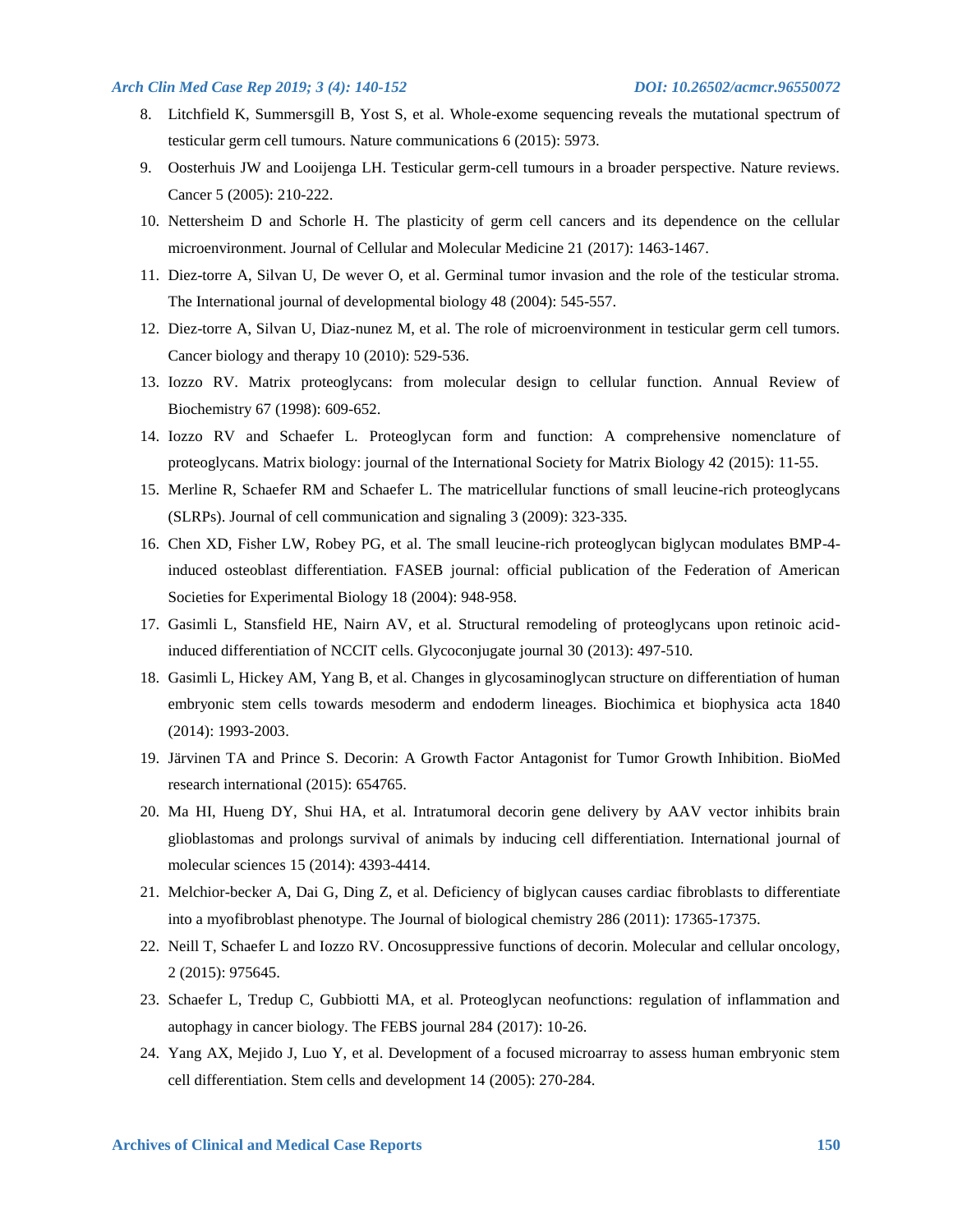- 25. Heffron CC, Gallagher MF, Guenther S, et al. Global mRNA analysis to determine a transcriptome profile of cancer stemness in a mouse model. Anticancer Research 27 (2007): 1319-1324.
- 26. Bi X, Tong C, Dockendorff A, et al. Genetic deficiency of decorin causes intestinal tumor formation through disruption of intestinal cell maturation. Carcinogenesis 29 (2008): 1435-1440.
- 27. Miqueloto CA and Zorn TM. Characterization and distribution of hyaluronan and the proteoglycans decorin, biglycan and perlecan in the developing embryonic mouse gonad. Journal of anatomy 211 (2007): 16-25.
- 28. Brandan E, Cabello-verrugio C and Vial C. Novel regulatory mechanisms for the proteoglycans decorin and biglycan during muscle formation and muscular dystrophy. Matrix biology: journal of the International Society for Matrix Biology 27 (2008): 700-708.
- 29. Li Y, Li J, Zhu J, et al. Decorin gene transfer promotes muscle cell differentiation and muscle regeneration. Molecular therapy: the journal of the American Society of Gene Therapy 15 (2007): 1616-1622.
- 30. Twomey JD, Thakore PI, Hartman DA, et al. Roles of type VI collagen and decorin in human mesenchymal stem cell biophysics during chondrogenic differentiation. European cells and materials 27 (2014): 237-250.
- 31. Jester JV, Brown D, Pappa A, et al. Myofibroblast differentiation modulates keratocyte crystallin protein expression, concentration, and cellular light scattering. Investigative ophthalmology and visual science 53 (2012): 770-778.
- 32. Pilling D, Vakil V, Cox N, et al. TNF-alpha-stimulated fibroblasts secrete lumican to promote fibrocyte differentiation. Proceedings of the National Academy of Sciences of the United States of America 112 (2015): 11929-11934.
- 33. Mosbech CH, Rechnitzer C, Brok JS, et al. Recent advances in understanding the etiology and pathogenesis of pediatric germ cell tumors. Journal of pediatric hematology/oncology 36 (2014): 263-270.
- 34. Jørgensen N, Müller J, Giwercman A, et al. DNA content and expression of tumour markers in germ cells adjacent to germ cell tumours in childhood: probably a different origin for infantile and adolescent germ cell tumours. The Journal of pathology 176 (1995): 269-278.
- 35. Adam M, Schwarzer JU, Kohn FM, et al. Mast cell tryptase stimulates production of decorin by human testicular peritubular cells: possible role of decorin in male infertility by interfering with growth factor signaling. Human reproduction (Oxford, England) 26 (2011): 2613-2625.
- 36. Ungefroren H, Ergun S, Krull NB, et al. Expression of the small proteoglycans biglycan and decorin in the adult human testis. Biology of reproduction 52 (1995): 1095-1105.
- 37. Uhlén M, Björling E, Agaton C, et al. A human protein atlas for normal and cancer tissues based on antibody proteomics. Molecular and cellular proteomics: MCP 4 (2005): 1920-1932.
- 38. Uhlén M, Oksvold P, Fagerberg L, et al. Towards a knowledge-based Human Protein Atlas. Nature biotechnology 28 (2010): 1248-1250.
- 39. Davidoff MS, Middendorff R, Enikolopov G, et al. Progenitor cells of the testosterone-producing Leydig cells revealed. The Journal of cell biology 167 (2004): 935-944.